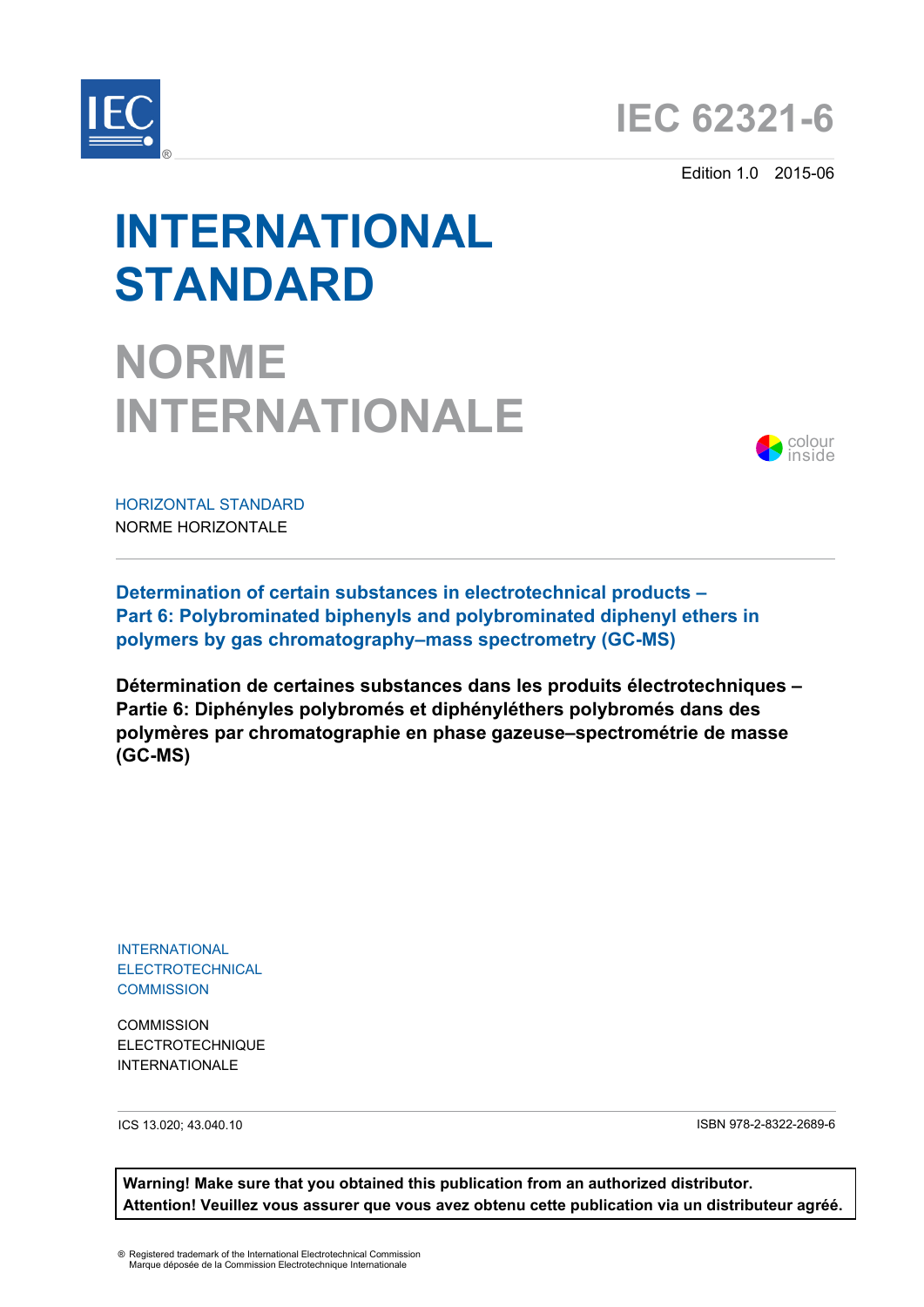# CONTENTS

| 1            |                                                                                   |     |
|--------------|-----------------------------------------------------------------------------------|-----|
| 2            |                                                                                   |     |
| 3            |                                                                                   |     |
| 3.1          |                                                                                   |     |
| 3.2          |                                                                                   |     |
| 4            |                                                                                   |     |
| 5            |                                                                                   |     |
| 6            |                                                                                   |     |
| 7            |                                                                                   |     |
| 8            |                                                                                   |     |
| 8.1          |                                                                                   |     |
| 8.2          |                                                                                   |     |
| 8.2.1        |                                                                                   |     |
| 8.2.2        |                                                                                   |     |
| 8.2.3        |                                                                                   |     |
| 8.2.4        |                                                                                   |     |
| 8.2.5        |                                                                                   |     |
| 8.3          |                                                                                   |     |
| 8.4          |                                                                                   |     |
| 8.5          |                                                                                   |     |
| 8.5.1        |                                                                                   |     |
| 8.5.2        | PBB (1 µg/ml for each congener), PBDE (1 µg/ml for each congener)                 |     |
| 8.5.3        |                                                                                   |     |
| 9            |                                                                                   |     |
| 9.1          |                                                                                   |     |
| 9.2          |                                                                                   |     |
| 10 Precision |                                                                                   | .21 |
| 10.1         |                                                                                   |     |
| 10.2         |                                                                                   |     |
|              |                                                                                   |     |
| 11.1         |                                                                                   |     |
| 11.2         |                                                                                   |     |
| 11.3         | Limit of detection (LOD) or method detection limit (MDL) and limit of             |     |
|              |                                                                                   |     |
| 12           |                                                                                   |     |
|              | Annex A (informative) Determination of PBB and PBDE in polymers by ion attachment |     |
| A.1          |                                                                                   |     |
| A.2          |                                                                                   |     |
| A.3          |                                                                                   |     |
| A.4          |                                                                                   |     |
| A.4.1        |                                                                                   |     |
| A.4.2        |                                                                                   |     |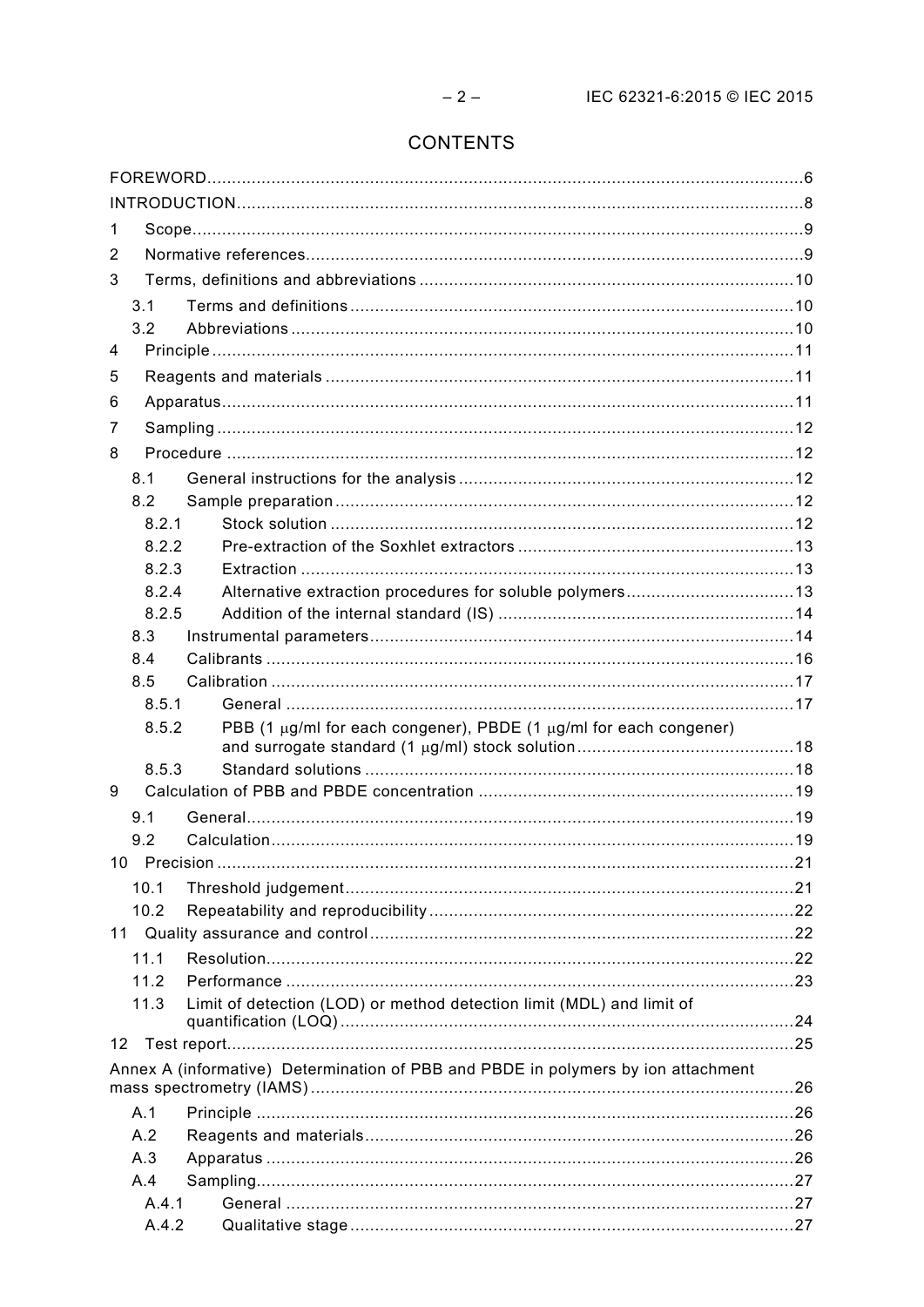| A.4.3 |                                                                                  |  |
|-------|----------------------------------------------------------------------------------|--|
| A.5   |                                                                                  |  |
| A.5.1 |                                                                                  |  |
| A.5.2 |                                                                                  |  |
| A.5.3 |                                                                                  |  |
| A.5.4 |                                                                                  |  |
| A.5.5 |                                                                                  |  |
| A.6   |                                                                                  |  |
| A.6.1 |                                                                                  |  |
| A.6.2 |                                                                                  |  |
| A.6.3 |                                                                                  |  |
| A.7   |                                                                                  |  |
| A.7.1 |                                                                                  |  |
| A.7.2 |                                                                                  |  |
| A.8   |                                                                                  |  |
| A.8.1 |                                                                                  |  |
| A.8.2 |                                                                                  |  |
| A.8.3 |                                                                                  |  |
| A.8.4 | Limits of detection (LOD) and limits of quantification (LOQ) 36                  |  |
| A.9   |                                                                                  |  |
|       |                                                                                  |  |
|       | Annex C (informative) Determination of PBB and PBDE in polymers by high-pressure |  |
| C.1   |                                                                                  |  |
| C.2   |                                                                                  |  |
| C.3   |                                                                                  |  |
| C.4   |                                                                                  |  |
| C.5   |                                                                                  |  |
| C.5.1 |                                                                                  |  |
| C.5.2 |                                                                                  |  |
| C.5.3 |                                                                                  |  |
| C.5.4 |                                                                                  |  |
| C.6   |                                                                                  |  |
| C.6.1 |                                                                                  |  |
| C.6.2 |                                                                                  |  |
| C.7   |                                                                                  |  |
| C.7.1 |                                                                                  |  |
| C.7.2 |                                                                                  |  |
| C.8   |                                                                                  |  |
| C.8.1 |                                                                                  |  |
| C.8.2 |                                                                                  |  |
| C.9   |                                                                                  |  |
| C.9.1 |                                                                                  |  |
| C.9.2 |                                                                                  |  |
| C.9.3 | Limits of detection (LOD) and limits of quantification (LOQ) 45                  |  |
|       |                                                                                  |  |
|       | Annex D (informative) Examples of chromatograms at suggested conditions 46       |  |
| D.1   |                                                                                  |  |
| D.2   |                                                                                  |  |
|       |                                                                                  |  |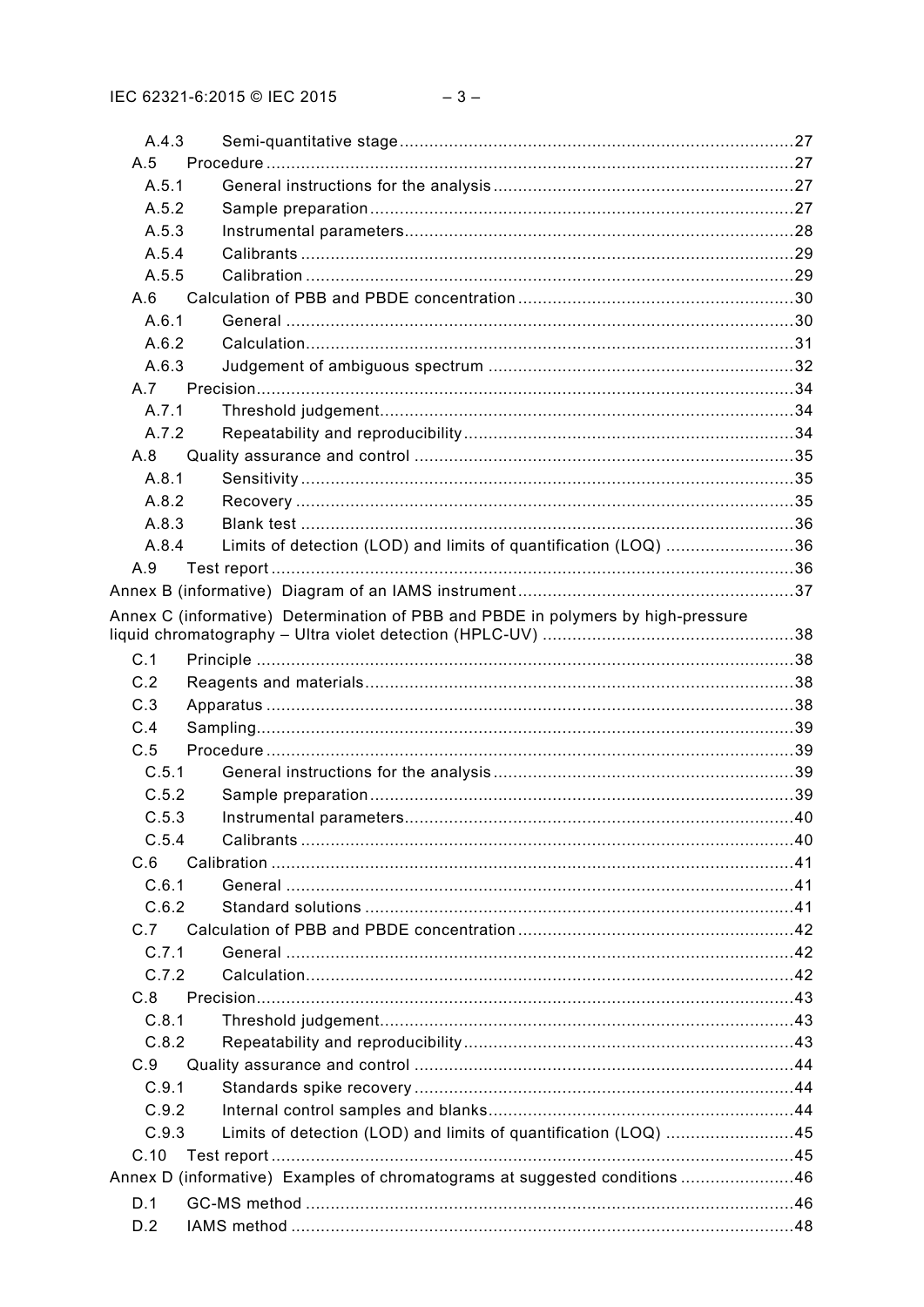| D.3  HPLC-UV method…………………………………………………………………………………………52                           |  |
|-----------------------------------------------------------------------------------|--|
| Annex E (informative) Example applicability of the IAMS, HPLC and GC-MS test      |  |
| Annex F (informative) Results of international interlaboratory study 4B (IIS4B)54 |  |
|                                                                                   |  |

| Figure A.1 - Mass spectra of Deca BB and TBBA obtained in scan mode and profile                                                                         |  |
|---------------------------------------------------------------------------------------------------------------------------------------------------------|--|
| Figure A.2 - Identification of Tetra-BDE and Penta-BDE by isotope pattern recognition33                                                                 |  |
|                                                                                                                                                         |  |
| Figure D.1 - Total ion chromatogram of PBDE mixture, BDE-1 to BDE-206 (5 µg/ml),                                                                        |  |
|                                                                                                                                                         |  |
| Figure D.3 - Total ion chromatogram of PBB and PBDE mixtures (BDE-1 to BDE-206 5<br>μg/ml, BDE-209 50 μg/ml, PBBs 3,5 μg/ml) ………………………………………………………………48 |  |
| Figure D.4 - Mass spectrum of each PBDE congener by IAMS-1 (TriBDE to HexaBDE) 49                                                                       |  |
| Figure D.5 - Mass spectrum of each PBDE congener by IAMS-2 (HeptaBDE to                                                                                 |  |
|                                                                                                                                                         |  |
| Figure D.7 - Temperature-programmed chromatography of each PBDE congener in the                                                                         |  |
|                                                                                                                                                         |  |
|                                                                                                                                                         |  |
|                                                                                                                                                         |  |
|                                                                                                                                                         |  |
| Figure E.1 – Flow chart, example applicability of the IAMS, HPLC and GC-MS test                                                                         |  |
|                                                                                                                                                         |  |
|                                                                                                                                                         |  |
|                                                                                                                                                         |  |
|                                                                                                                                                         |  |
| Table 4 - Example list of commercially available calibration congeners considered                                                                       |  |
|                                                                                                                                                         |  |
|                                                                                                                                                         |  |
|                                                                                                                                                         |  |
|                                                                                                                                                         |  |
|                                                                                                                                                         |  |
| Table A.2 - Example list of commercially available calibrant reference materials                                                                        |  |
| Table A.3 - Example PBDE response factor standards (i.e. BDE-WD (Wellington),<br>solution/ mixture of polybrominated diphenyl ether congeners(PBDE)) 29 |  |
|                                                                                                                                                         |  |
|                                                                                                                                                         |  |
|                                                                                                                                                         |  |
|                                                                                                                                                         |  |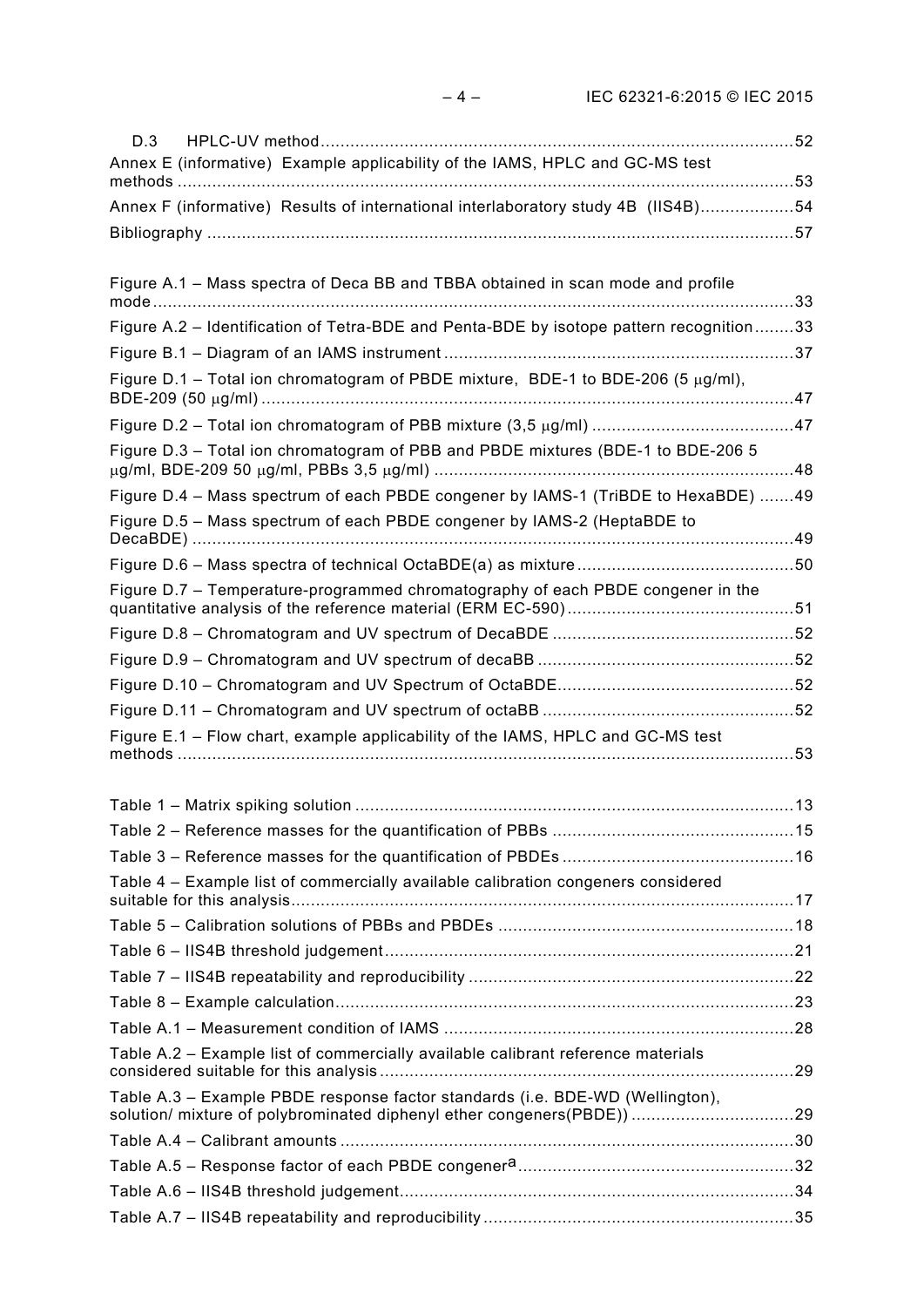| Table C.1 - Example list of commercially available technical calibration mixtures |  |
|-----------------------------------------------------------------------------------|--|
|                                                                                   |  |
|                                                                                   |  |
|                                                                                   |  |
|                                                                                   |  |
|                                                                                   |  |
|                                                                                   |  |
|                                                                                   |  |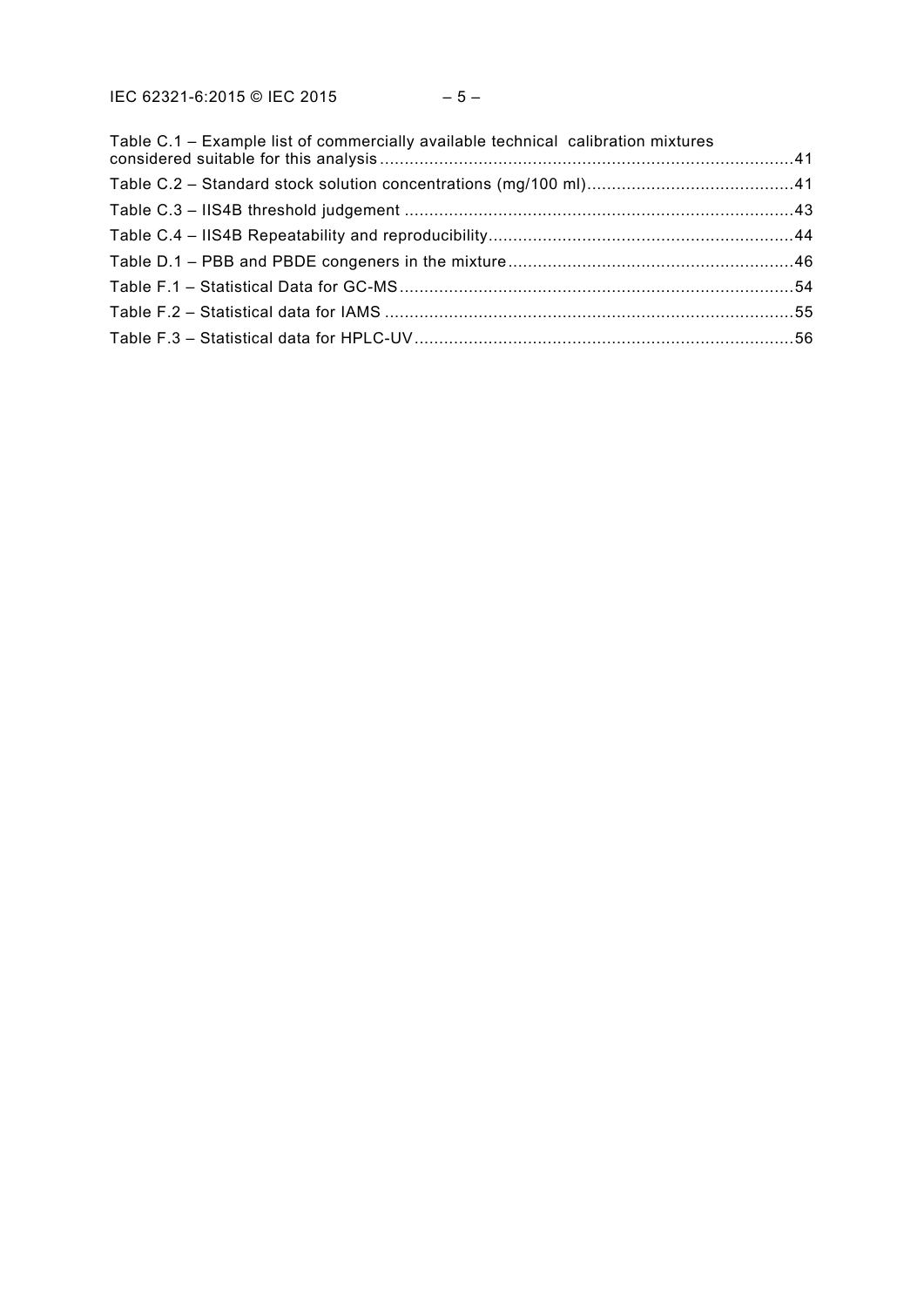## INTERNATIONAL ELECTROTECHNICAL COMMISSION

 $\mathcal{L}=\mathcal{L}^{\mathcal{L}}$ 

# DETERMINATION OF CERTAIN SUBSTANCES IN ELECTROTECHNICAL PRODUCTS –

# Part 6: Polybrominated biphenyls and polybrominated diphenyl ethers in polymers by gas chromatography–mass spectrometry (GC-MS)

# FOREWORD

- <span id="page-5-0"></span>1) The International Electrotechnical Commission (IEC) is a worldwide organization for standardization comprising all national electrotechnical committees (IEC National Committees). The object of IEC is to promote international co-operation on all questions concerning standardization in the electrical and electronic fields. To this end and in addition to other activities, IEC publishes International Standards, Technical Specifications, Technical Reports, Publicly Available Specifications (PAS) and Guides (hereafter referred to as "IEC Publication(s)"). Their preparation is entrusted to technical committees; any IEC National Committee interested in the subject dealt with may participate in this preparatory work. International, governmental and nongovernmental organizations liaising with the IEC also participate in this preparation. IEC collaborates closely with the International Organization for Standardization (ISO) in accordance with conditions determined by agreement between the two organizations.
- 2) The formal decisions or agreements of IEC on technical matters express, as nearly as possible, an international consensus of opinion on the relevant subjects since each technical committee has representation from all interested IEC National Committees.
- 3) IEC Publications have the form of recommendations for international use and are accepted by IEC National Committees in that sense. While all reasonable efforts are made to ensure that the technical content of IEC Publications is accurate, IEC cannot be held responsible for the way in which they are used or for any misinterpretation by any end user.
- 4) In order to promote international uniformity, IEC National Committees undertake to apply IEC Publications transparently to the maximum extent possible in their national and regional publications. Any divergence between any IEC Publication and the corresponding national or regional publication shall be clearly indicated in the latter.
- 5) IEC itself does not provide any attestation of conformity. Independent certification bodies provide conformity assessment services and, in some areas, access to IEC marks of conformity. IEC is not responsible for any services carried out by independent certification bodies.
- 6) All users should ensure that they have the latest edition of this publication.
- 7) No liability shall attach to IEC or its directors, employees, servants or agents including individual experts and members of its technical committees and IEC National Committees for any personal injury, property damage or other damage of any nature whatsoever, whether direct or indirect, or for costs (including legal fees) and expenses arising out of the publication, use of, or reliance upon, this IEC Publication or any other IEC Publications.
- 8) Attention is drawn to the Normative references cited in this publication. Use of the referenced publications is indispensable for the correct application of this publication.
- 9) Attention is drawn to the possibility that some of the elements of this IEC Publication may be the subject of patent rights. IEC shall not be held responsible for identifying any or all such patent rights.

International Standard IEC 62321-6 has been prepared by IEC technical committee 111: Environmental standardization for electrical and electronic products and systems.

It has the status of a horizontal standard in accordance with IEC Guide 108.

The first edition of IEC 62321:2008 was a 'stand-alone' standard that included an introduction, an overview of test methods, a mechanical sample preparation as well as various test method clauses.

This first edition of IEC 62321-6 is a partial replacement of IEC 62321:2008, forming a structural revision and generally replacing Annex A.

Future parts in the IEC 62321 series will gradually replace the corresponding clauses in IEC 62321:2008. Until such time as all parts are published, however, IEC 62321:2008 remains valid for those clauses not yet re-published as a separate part.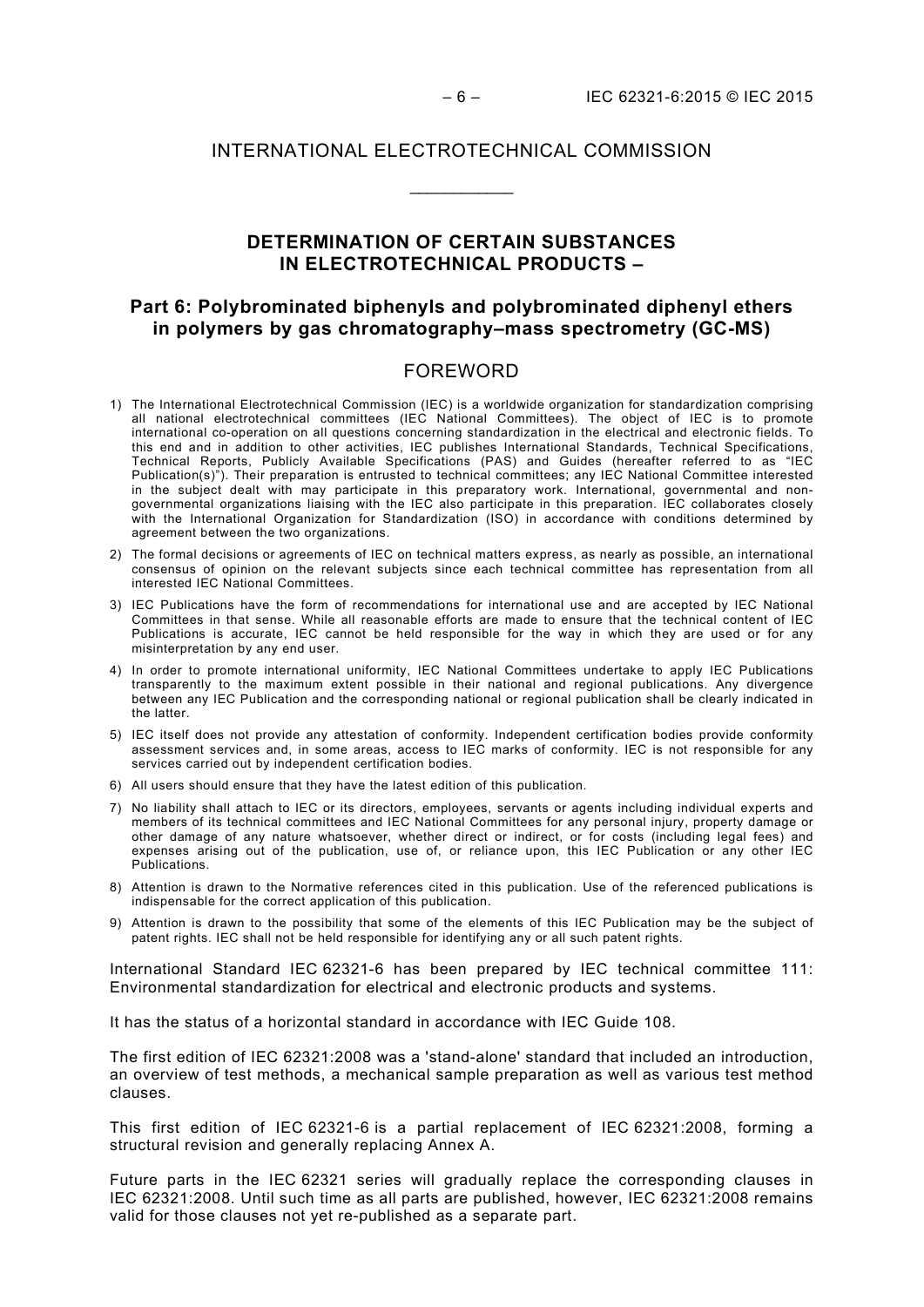The text of this standard is based on the following documents:

| <b>FDIS</b>  | Report on voting |
|--------------|------------------|
| 111/368/FDIS | 111/379/RVD      |

Full information on the voting for the approval of this standard can be found in the report on voting indicated in the above table.

This publication has been drafted in accordance with the ISO/IEC Directives, Part 2.

A list of all parts in the IEC 62321 series, published under the general title: *Determination of certain substances in electrotechnical products,* can be found on the IEC website

The committee has decided that the contents of this publication will remain unchanged until the stability date indicated on the IEC web site under "http://webstore.iec.ch" in the data related to the specific publication. At this date, the publication will be

- reconfirmed,
- withdrawn,
- replaced by a revised edition, or
- amended.

**IMPORTANT – The 'colour inside' logo on the cover page of this publication indicates that it contains colours which are considered to be useful for the correct understanding of its contents. Users should therefore print this document using a colour printer.**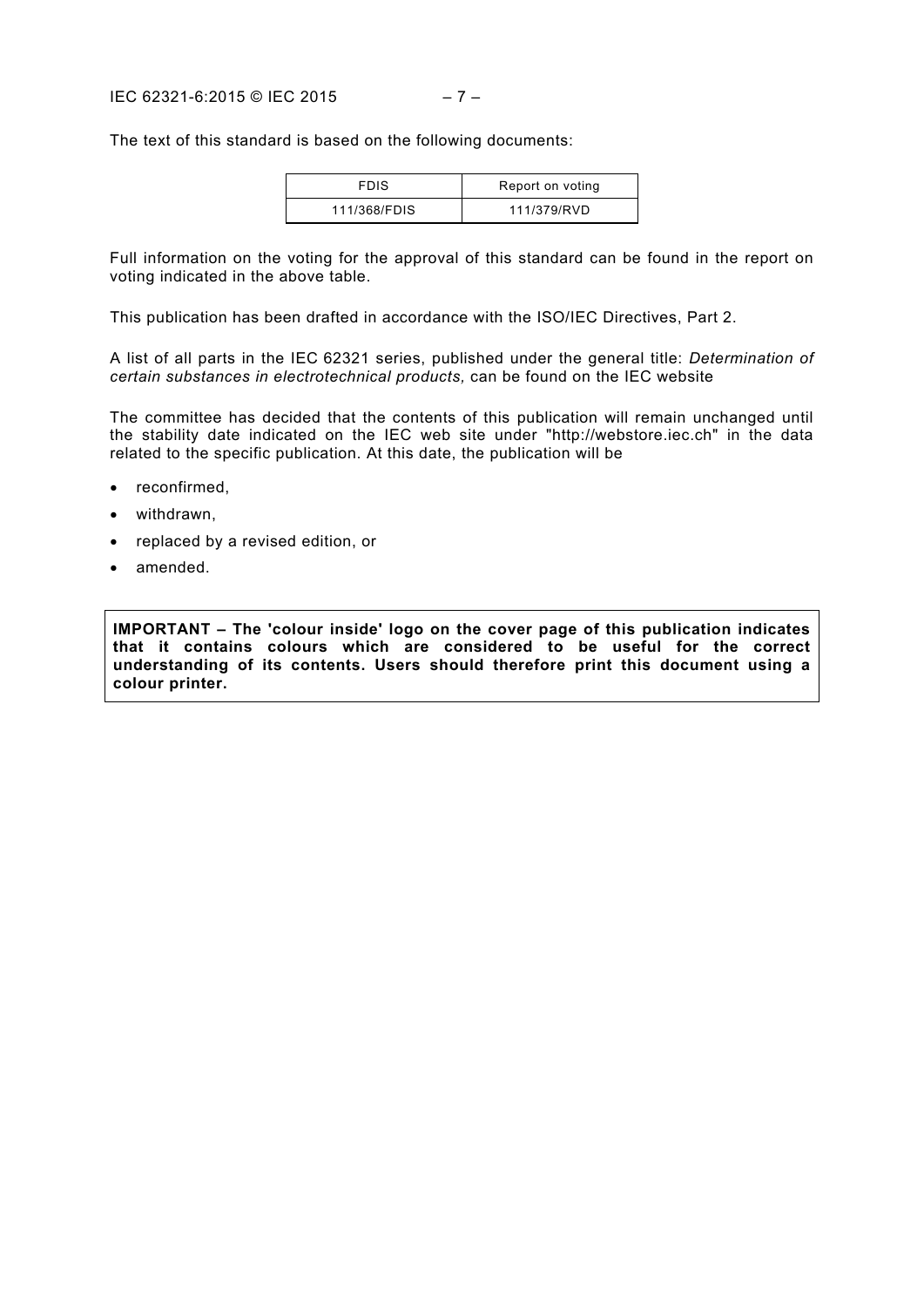### INTRODUCTION

<span id="page-7-0"></span>The widespread use of electrotechnical products has drawn increased attention to their impact on the environment. In many countries this has resulted in the adoption of regulations affecting wastes, substances and energy use of electrotechnical products.

The use of certain substances (e.g. lead (Pb), cadmium (Cd) and polybrominated diphenyl ethers (PBDE's)) in electrotechnical products is a source of concern in current and proposed regional legislation.

The purpose of the IEC 62321 series is therefore to provide test methods that will allow the electrotechnical industry to determine the levels of certain substances of concern in electrotechnical products on a consistent global basis.

**WARNING – Persons using this International Standard should be familiar with normal laboratory practice. This standard does not purport to address all of the safety problems, if any, associated with its use. It is the responsibility of the user to establish appropriate safety and health practices and to ensure compliance with any national regulatory conditions.**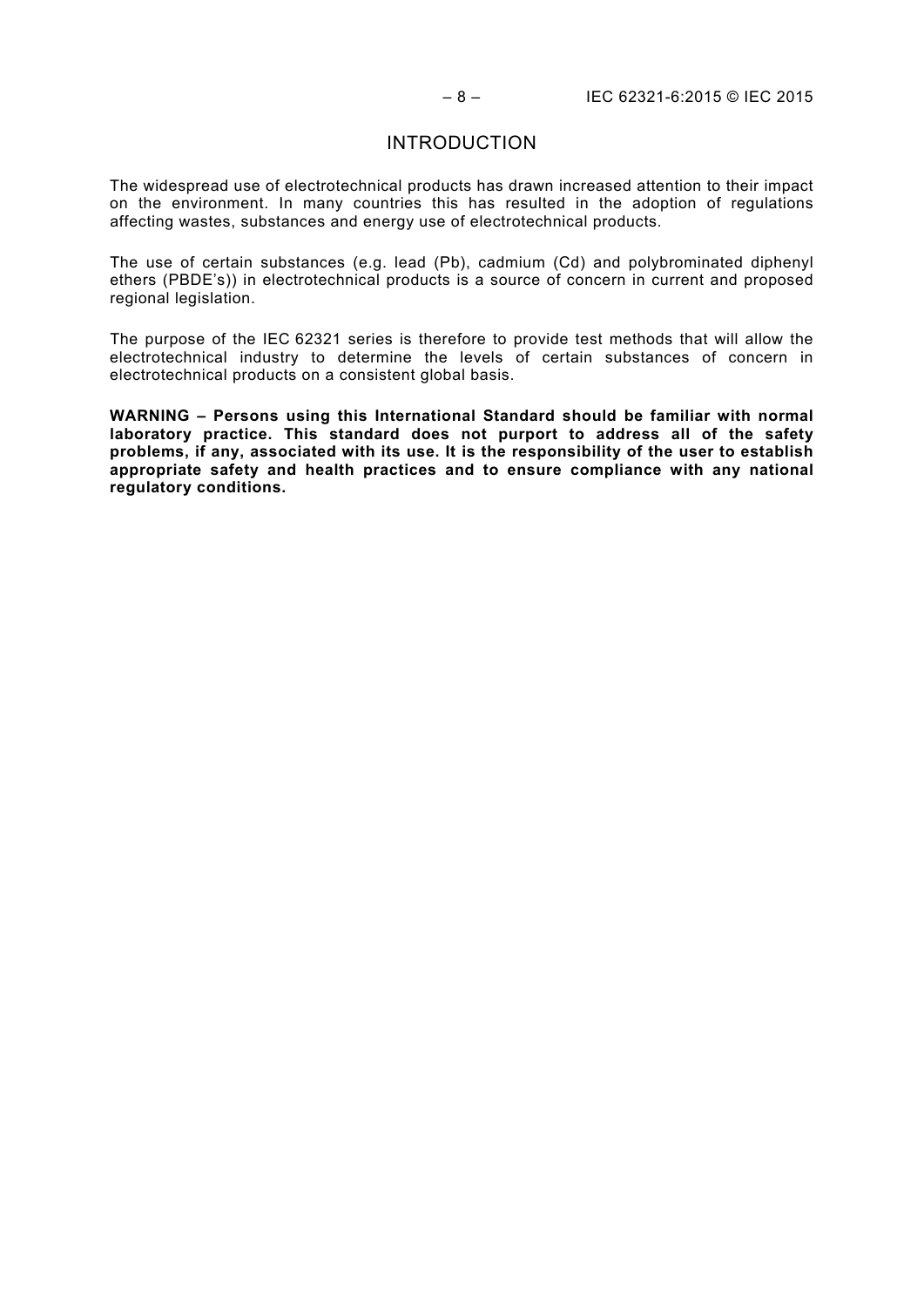# **DETERMINATION OF CERTAIN SUBSTANCES IN ELECTROTECHNICAL PRODUCTS –**

# **Part 6: Polybrominated biphenyls and polybrominated diphenyl ethers in polymers by gas chromatography–mass spectrometry (GC-MS)**

## <span id="page-8-0"></span>**1 Scope**

This Part of IEC 62321 specifies one normative and two informative techniques for the determination of polybrominated biphenyls (PBB) and diphenyl ethers (PBDE) in polymers of electrotechnical products.

The gas chromatography–mass spectrometry (GC-MS) test method is suitable for the determination of monobrominated to decabrominated biphenyls (PBB) and monobrominated to decabrominated diphenyl ethers (PBDE).

Annexes A and C contain methods using ion attachment mass spectrometry (IAMS) coupled with direct injection probe (DIP) and high-pressure liquid chromatography coupled to photo diode array ultra violet detector (HPLC-PDA/UV). These techniques have utility as fast, qualitative or semi-quantitative type methods but are subject to limitations including interferences or the number or type of PBB and PBDE compounds within their scope.

The ion attachment mass spectrometry (IAMS) technique is limited to the determination of decabromo biphenyl and technical mixtures of decabromodiphenyl ether, octabromodiphenyl ether, and pentabromo diphenyl ether flame retardant compounds. The determination of other PBBs or PBDEs by this method has not been evaluated.

The high-pressure liquid chromatography technique is limited to the determination of technical mixtures of decabromodiphenyl ether, octabromo diphenyl ether, decabromo biphenyl and octabromo biphenyl technical flame retardants. The determination of other PBBs or PBDEs by this method has not been evaluated.

These test methods have been evaluated for use with PS-HI (polystyrene, high-impact) and PC/ABS (a blend of polycarbonate and acrylonitrile butadiene styrene) containing individual PBDEs between 20 mg/kg to 2 000 mg/kg and total PBDEs between 1 300 mg/kg to 5 000 mg/kg as depicted in this standard including in Annex F. The use of these methods for other polymer types, PBBs or other PBDE compounds or concentration ranges other than those specified above has not been specifically evaluated.

#### <span id="page-8-1"></span>**2 Normative references**

The following documents, in whole or in part, are normatively referenced in this document and are indispensable for its application. For dated references, only the edition cited applies. For undated references, the latest edition of the referenced document (including any amendments) applies.

IEC 62321:2008, *Electrotechnical products – Determination of levels of six regulated substances (lead, mercury, cadmium, hexavalent chromium, polybrominated biphenyls, polybrominated diphenyl ethers)* 

IEC 62321-1:2013, *Determination of certain substances in electrotechnical products – Part 1: Introduction and overview*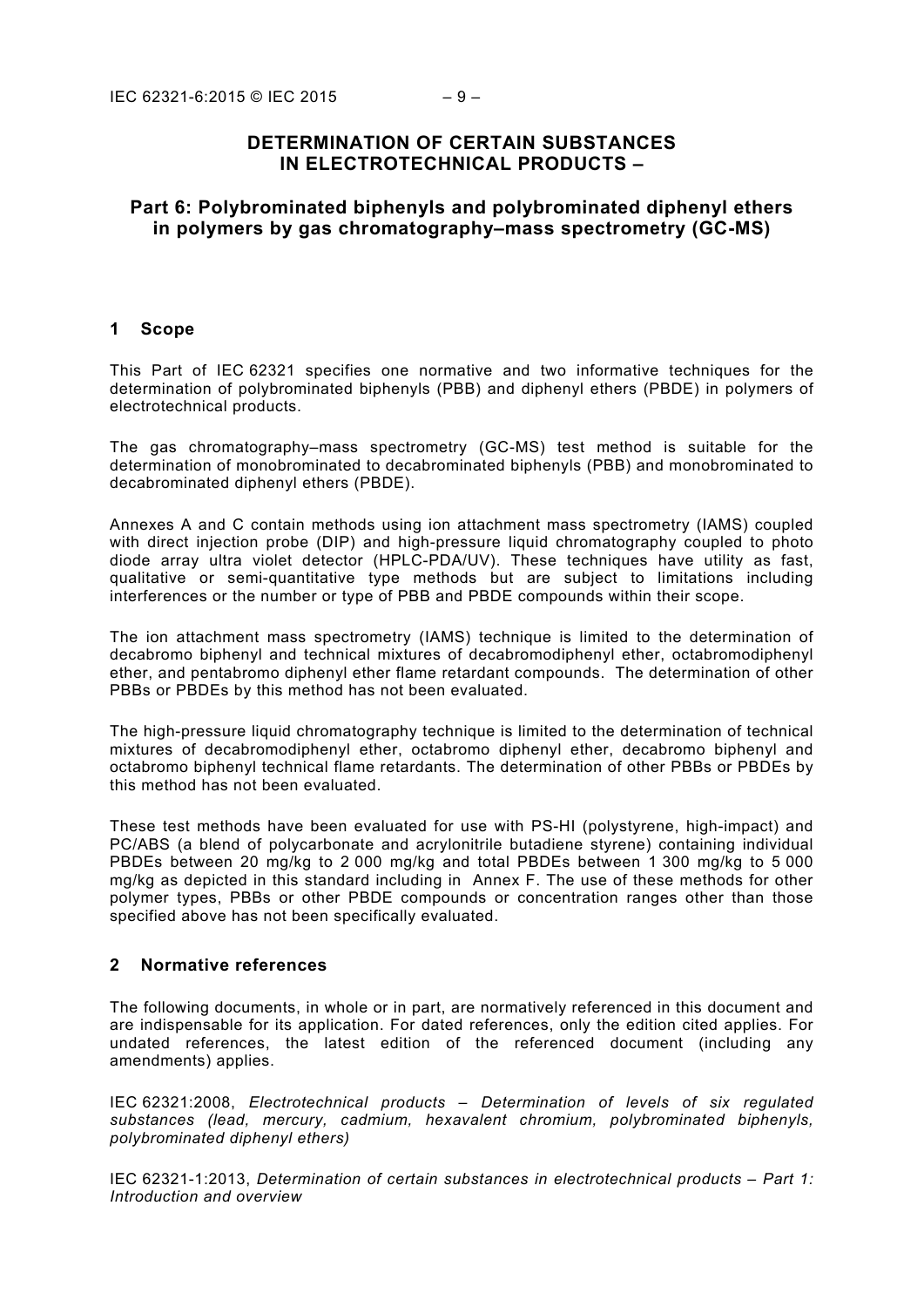<span id="page-9-2"></span><span id="page-9-1"></span><span id="page-9-0"></span>IEC 62321-2:2013, *Determination of certain substances in electrotechnical products – Part 2: Disassembly, disjointment and mechanical sample preparation*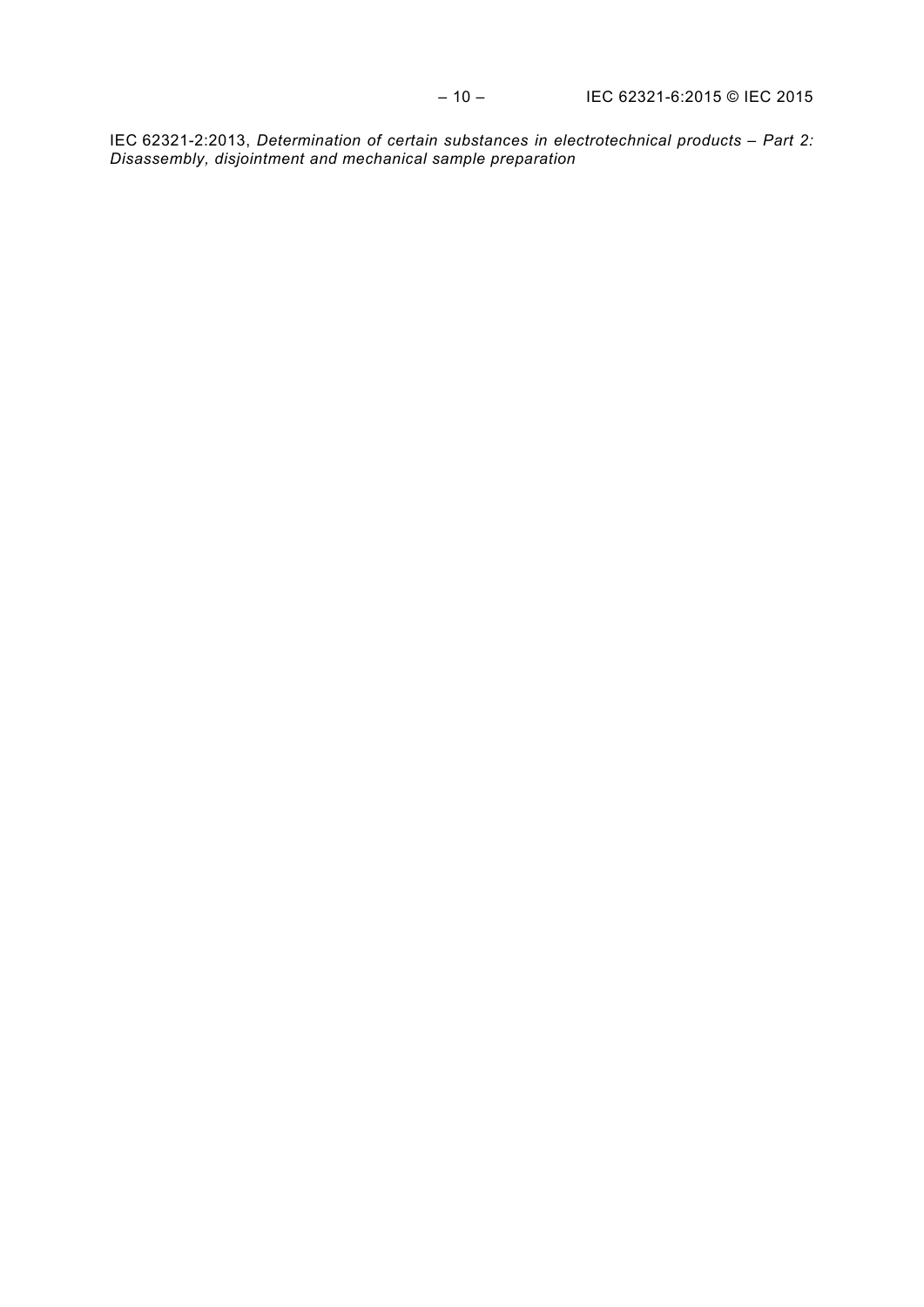# SOMMAIRE

| 1                                                                               |  |
|---------------------------------------------------------------------------------|--|
| 2                                                                               |  |
| 3                                                                               |  |
| 3.1                                                                             |  |
| 3.2                                                                             |  |
| 4                                                                               |  |
| 5                                                                               |  |
| 6                                                                               |  |
| $\overline{7}$                                                                  |  |
| 8                                                                               |  |
| 8.1                                                                             |  |
| 8.2                                                                             |  |
| 8.2.1                                                                           |  |
| 8.2.2                                                                           |  |
| 8.2.3                                                                           |  |
| 8.2.4                                                                           |  |
| 8.2.5                                                                           |  |
| 8.3                                                                             |  |
| 8.4                                                                             |  |
| 8.5<br>8.5.1                                                                    |  |
| Solution mère de PBB (1 µg/ml pour chaque congénère), de PBDE<br>8.5.2          |  |
| (1 μg/ml pour chaque congénère) et d'étalon succédané (1 μg/ml) 74              |  |
| 8.5.3                                                                           |  |
| 9                                                                               |  |
| 9.1                                                                             |  |
| 9.2                                                                             |  |
| 10 Justesse                                                                     |  |
| 10.1                                                                            |  |
| 10.2                                                                            |  |
|                                                                                 |  |
| 11.1                                                                            |  |
| 11.2                                                                            |  |
| Limite de détection (LOD) ou limite de détection de la méthode (MDL) et<br>11.3 |  |
| 12                                                                              |  |
| Annexe A (informative) Détermination des PBB et des PBDE dans les polymères par |  |
| A.1                                                                             |  |
| A.2                                                                             |  |
| A.3                                                                             |  |
| A.4                                                                             |  |
| A.4.1                                                                           |  |
| A.4.2                                                                           |  |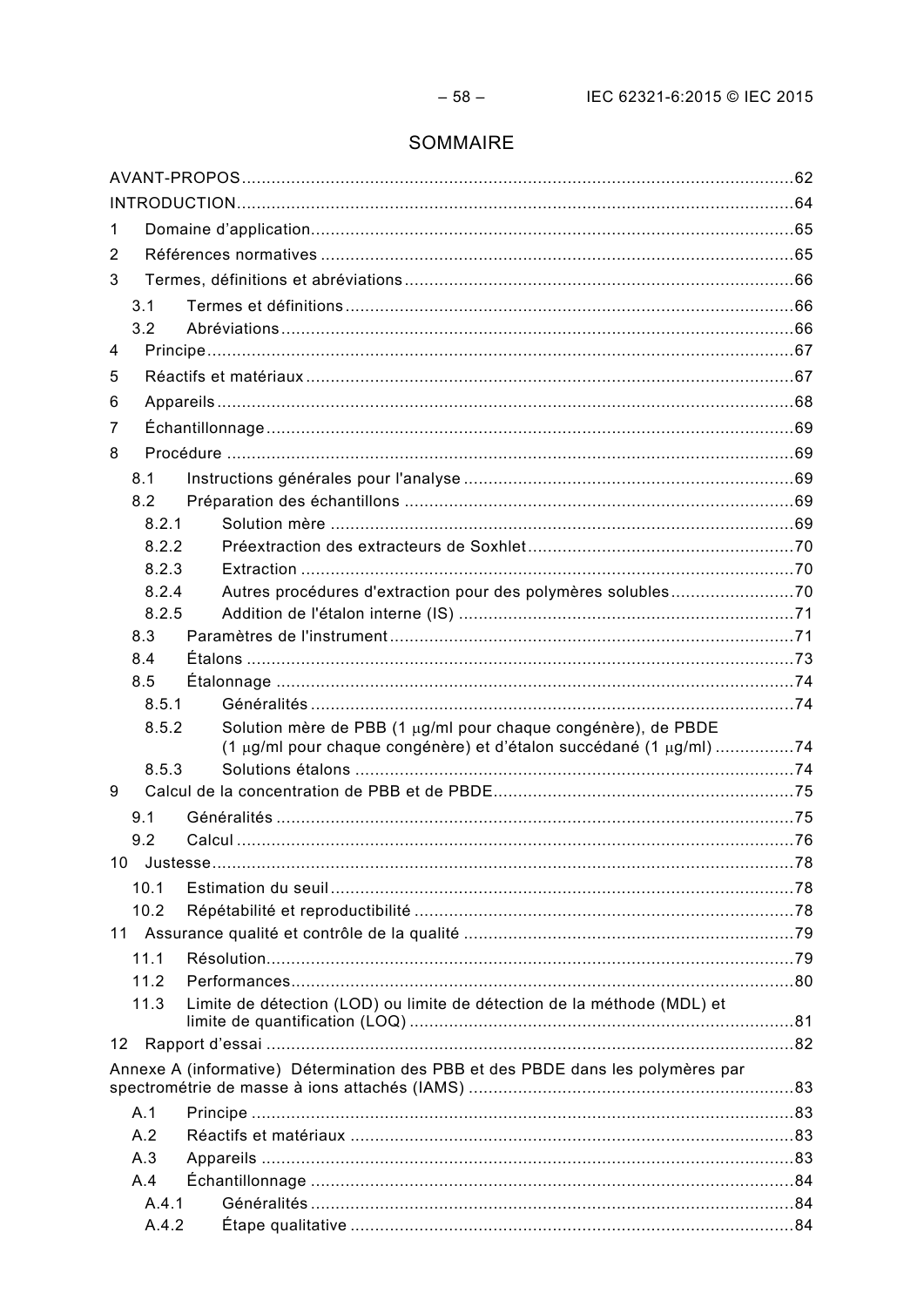| A.4.3 |                                                                                                                                                                       |  |
|-------|-----------------------------------------------------------------------------------------------------------------------------------------------------------------------|--|
| A.5   |                                                                                                                                                                       |  |
| A.5.1 |                                                                                                                                                                       |  |
| A.5.2 |                                                                                                                                                                       |  |
| A.5.3 |                                                                                                                                                                       |  |
| A.5.4 |                                                                                                                                                                       |  |
| A.5.5 |                                                                                                                                                                       |  |
| A.6   |                                                                                                                                                                       |  |
| A.6.1 |                                                                                                                                                                       |  |
| A.6.2 |                                                                                                                                                                       |  |
| A.6.3 |                                                                                                                                                                       |  |
| A.7   |                                                                                                                                                                       |  |
| A.7.1 |                                                                                                                                                                       |  |
| A.7.2 |                                                                                                                                                                       |  |
| A.8   |                                                                                                                                                                       |  |
| A.8.1 |                                                                                                                                                                       |  |
| A.8.2 |                                                                                                                                                                       |  |
| A.8.3 |                                                                                                                                                                       |  |
| A.8.4 |                                                                                                                                                                       |  |
| A.9   |                                                                                                                                                                       |  |
|       |                                                                                                                                                                       |  |
|       | Annexe C (informative) Détermination des PBB et des PBDE dans des polymères par<br>chromatographie liquide à haute pression - Détection des ultraviolets (HPLC-UV) 96 |  |
| C.1   |                                                                                                                                                                       |  |
| C.2   |                                                                                                                                                                       |  |
| C.3   |                                                                                                                                                                       |  |
| C.4   |                                                                                                                                                                       |  |
| C.5   |                                                                                                                                                                       |  |
| C.5.1 |                                                                                                                                                                       |  |
| C.5.2 |                                                                                                                                                                       |  |
| C.5.3 |                                                                                                                                                                       |  |
| C.5.4 |                                                                                                                                                                       |  |
| C.6   |                                                                                                                                                                       |  |
| C.6.1 |                                                                                                                                                                       |  |
| C.6.2 |                                                                                                                                                                       |  |
| C.7   |                                                                                                                                                                       |  |
| C.7.1 |                                                                                                                                                                       |  |
| C.7.2 |                                                                                                                                                                       |  |
| C.8   |                                                                                                                                                                       |  |
| C.8.1 |                                                                                                                                                                       |  |
| C.8.2 |                                                                                                                                                                       |  |
| C.9   |                                                                                                                                                                       |  |
| C.9.1 |                                                                                                                                                                       |  |
| C.9.2 |                                                                                                                                                                       |  |
| C.9.3 | Limites de détection (LOD) et limites de quantification (LOQ)103                                                                                                      |  |
| C.10  |                                                                                                                                                                       |  |
|       | Annexe D (informative) Exemples de chromatogrammes dans les conditions                                                                                                |  |
| D.1   |                                                                                                                                                                       |  |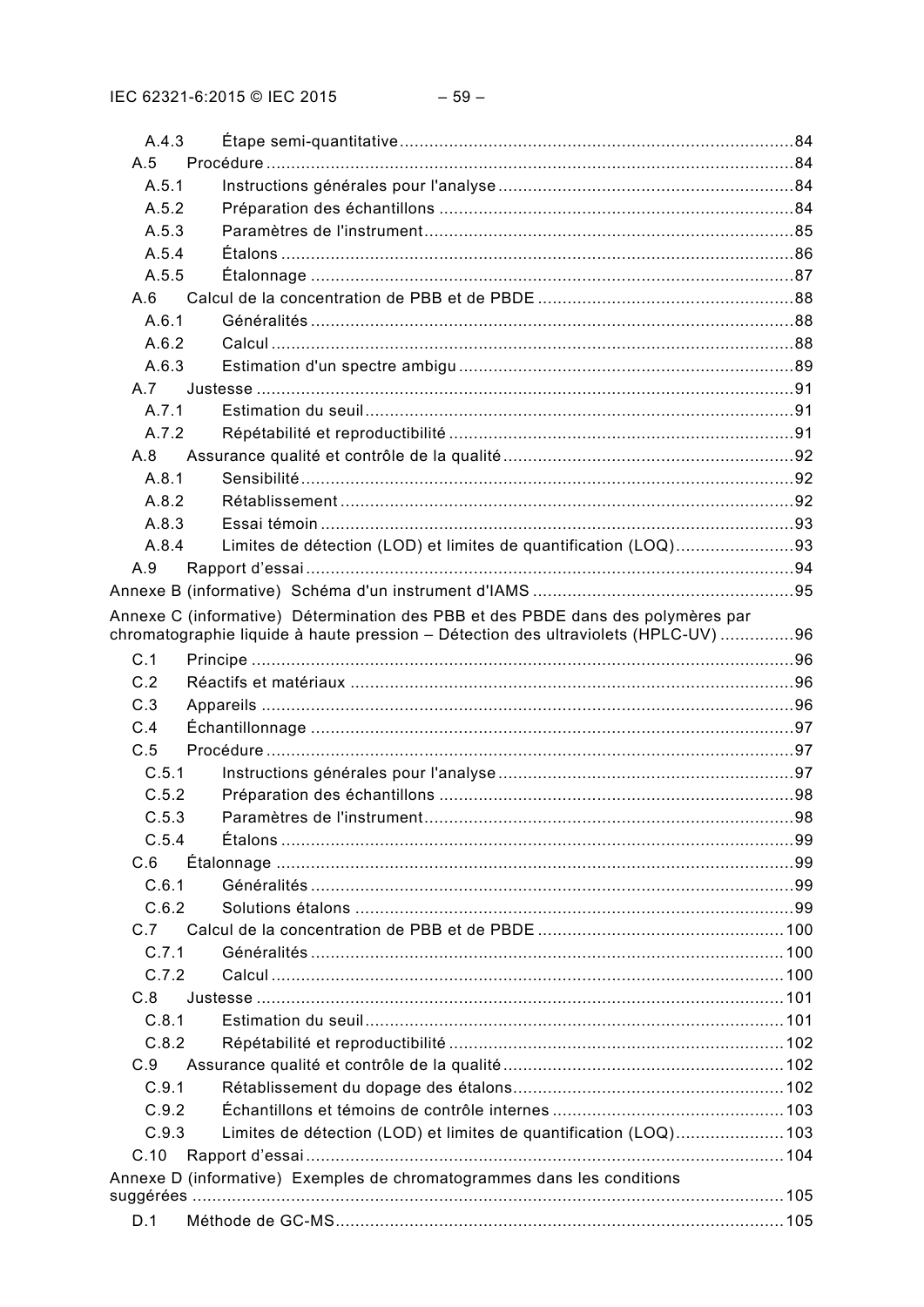| D.2                                                                                                                                                             |  |
|-----------------------------------------------------------------------------------------------------------------------------------------------------------------|--|
| D.3                                                                                                                                                             |  |
| Annexe E (informative) Exemple d'applicabilité des méthodes d'essai de l'IAMS,                                                                                  |  |
| Annexe F (informative) Résultats de l'étude internationale interlaboratoire 4B (IIS4B) 113                                                                      |  |
|                                                                                                                                                                 |  |
|                                                                                                                                                                 |  |
| Figure A.1 – Spectres de masse de Déca BB et TBBA obtenus en mode de balayage et                                                                                |  |
| Figure A.2 - Identification de Tétra-BDE et de Penta-BDE par reconnaissance de motif                                                                            |  |
|                                                                                                                                                                 |  |
| Figure D.1 - Chromatogramme d'ion total d'un mélange de PBDE, BDE-1 à BDE-206                                                                                   |  |
| Figure D.2 - Chromatogramme d'ion total d'un mélange de PBB (3,5 µg/ml) 106                                                                                     |  |
| Figure D.3 - Chromatogramme d'ion total de mélanges de PBB et de PBDE (BDE-1 à                                                                                  |  |
| Figure D.4 – Spectre de masse de chaque congénère de PBDE par IAMS-1 (TriBDE à                                                                                  |  |
| Figure D.5 - Spectre de masse de chaque congénère de PBDE par IAMS-2                                                                                            |  |
|                                                                                                                                                                 |  |
| Figure D.7 – Chromatographie programmée en température de chaque congénère de<br>PBDE dans l'analyse quantitative du matériau de référence (ERM EC-590)110      |  |
|                                                                                                                                                                 |  |
|                                                                                                                                                                 |  |
|                                                                                                                                                                 |  |
|                                                                                                                                                                 |  |
| Figure E.1 – Organigramme, exemple d'applicabilité des méthodes d'essai de l'IAMS,                                                                              |  |
|                                                                                                                                                                 |  |
|                                                                                                                                                                 |  |
|                                                                                                                                                                 |  |
|                                                                                                                                                                 |  |
| Tableau 4 – Exemple de liste de congénères d'étalonnage disponibles dans le                                                                                     |  |
|                                                                                                                                                                 |  |
|                                                                                                                                                                 |  |
|                                                                                                                                                                 |  |
|                                                                                                                                                                 |  |
|                                                                                                                                                                 |  |
| Tableau A.2 - Exemple de liste de matériaux étalons de référence disponibles dans le                                                                            |  |
| Tableau A.3 - Exemples d'étalons de facteur de réponse de PBDE (c'est-à-dire BDE-<br>WD (Wellington), solution/mélange de congénères de diphényléther polybromé |  |
|                                                                                                                                                                 |  |
|                                                                                                                                                                 |  |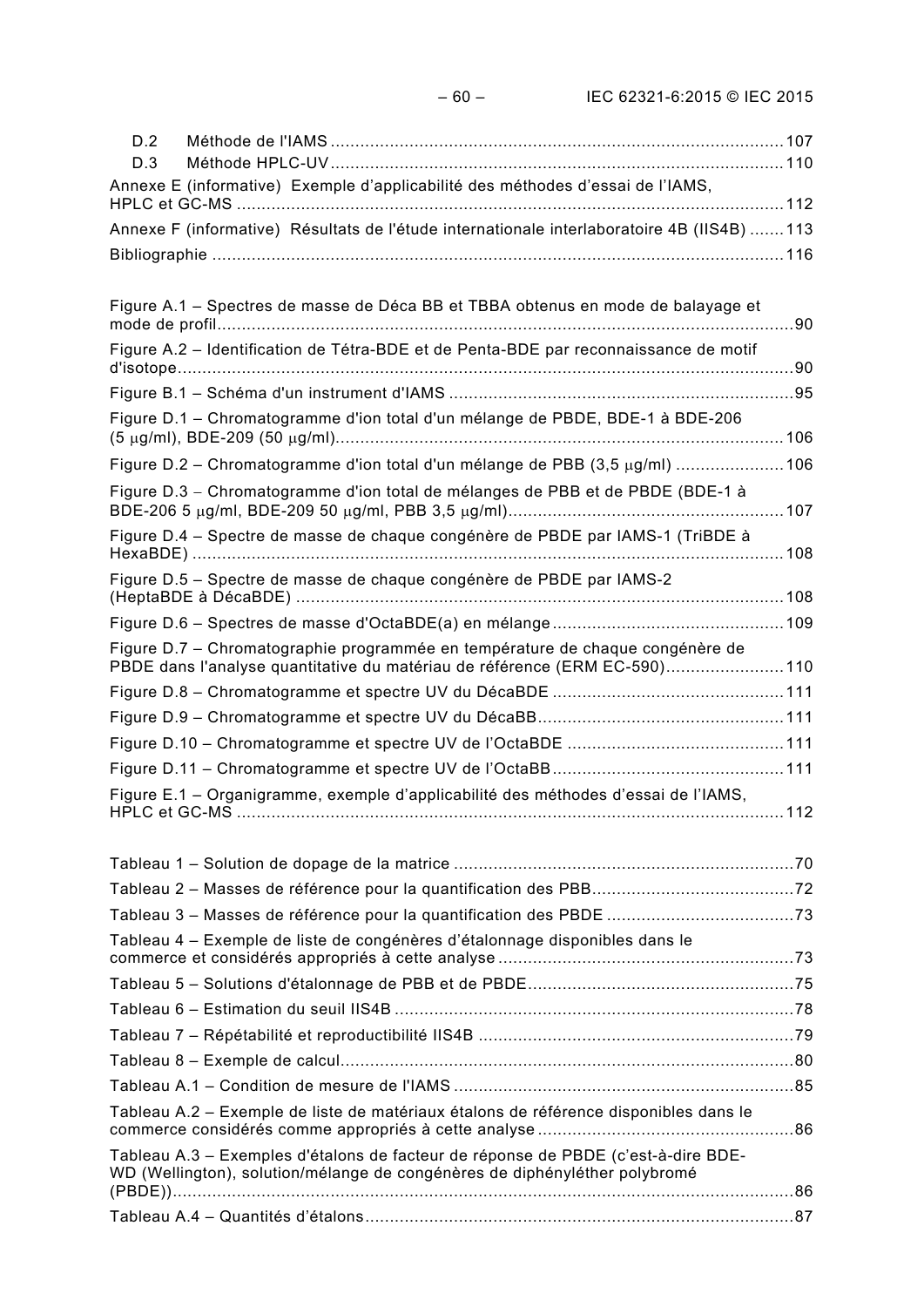| Tableau C.1 – Exemple de liste de mélanges techniques d'étalonnage disponibles |  |
|--------------------------------------------------------------------------------|--|
|                                                                                |  |
|                                                                                |  |
|                                                                                |  |
|                                                                                |  |
|                                                                                |  |
|                                                                                |  |
|                                                                                |  |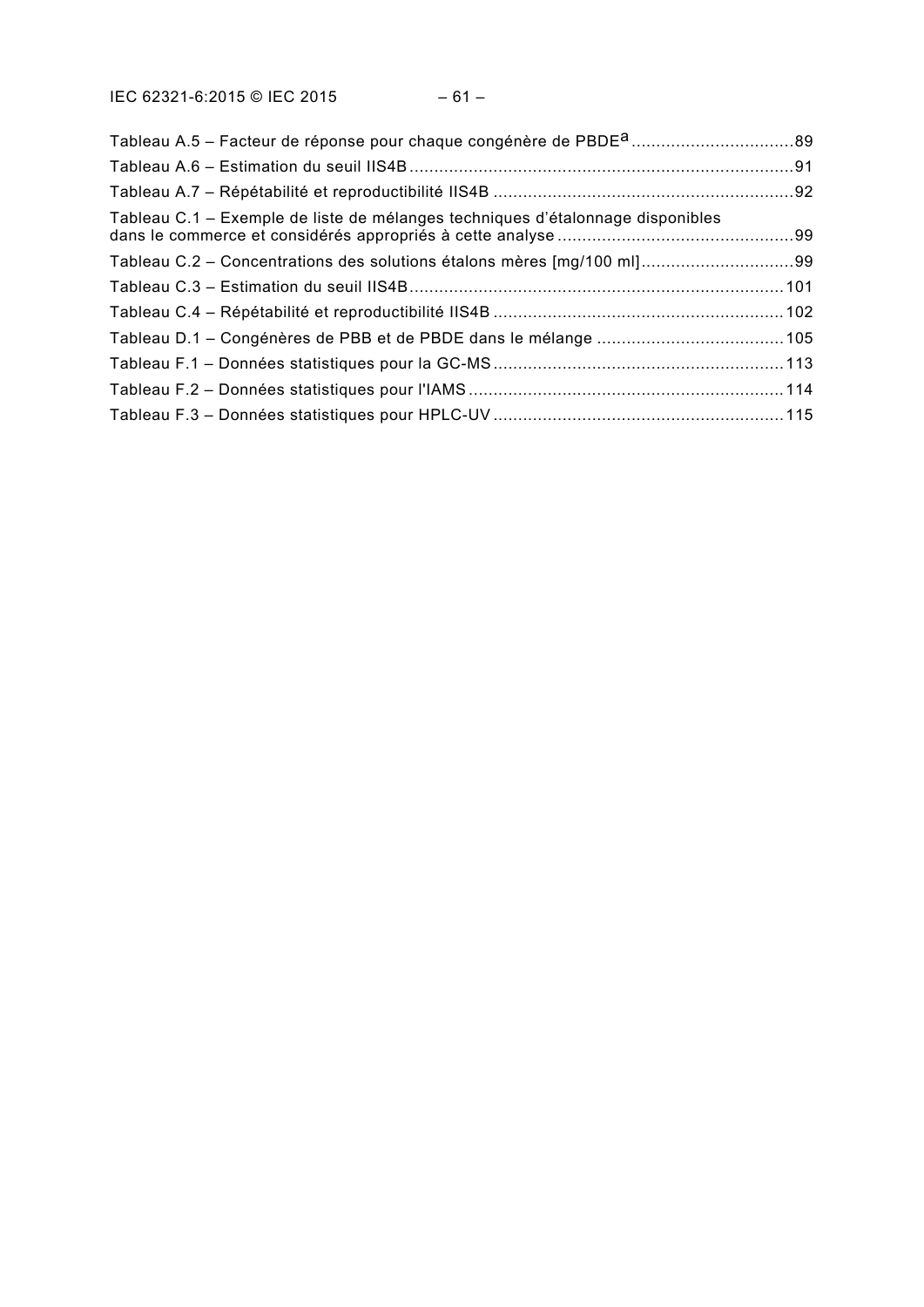## COMMISSION ÉLECTROTECHNIQUE INTERNATIONALE

 $\mathcal{L}=\mathcal{L}^{\mathcal{L}}$ 

# DÉTERMINATION DE CERTAINES SUBSTANCES DANS LES PRODUITS ÉLECTROTECHNIQUES –

## Partie 6: Diphényles polybromés et diphényléthers polybromés dans des polymères par chromatographie en phase gazeuse–spectrométrie de masse (GC-MS)

## AVANT-PROPOS

- <span id="page-14-0"></span>1) La Commission Electrotechnique Internationale (IEC) est une organisation mondiale de normalisation composée de l'ensemble des comités électrotechniques nationaux (Comités nationaux de l'IEC). L'IEC a pour objet de favoriser la coopération internationale pour toutes les questions de normalisation dans les domaines de l'électricité et de l'électronique. À cet effet, l'IEC – entre autres activités – publie des Normes internationales, des Spécifications techniques, des Rapports techniques, des Spécifications accessibles au public (PAS) et des Guides (ci-après dénommés "Publication(s) de l'IEC"). Leur élaboration est confiée à des comités d'études, aux travaux desquels tout Comité national intéressé par le sujet traité peut participer. Les organisations internationales, gouvernementales et non gouvernementales, en liaison avec l'IEC, participent également aux travaux. L'IEC collabore étroitement avec l'Organisation Internationale de Normalisation (ISO), selon des conditions fixées par accord entre les deux organisations.
- 2) Les décisions ou accords officiels de l'IEC concernant les questions techniques représentent, dans la mesure du possible, un accord international sur les sujets étudiés, étant donné que les Comités nationaux de l'IEC intéressés sont représentés dans chaque comité d'études.
- 3) Les Publications de l'IEC se présentent sous la forme de recommandations internationales et sont agréées comme telles par les Comités nationaux de l'IEC. Tous les efforts raisonnables sont entrepris afin que l'IEC s'assure de l'exactitude du contenu technique de ses publications; l'IEC ne peut pas être tenue responsable de l'éventuelle mauvaise utilisation ou interprétation qui en est faite par un quelconque utilisateur final.
- 4) Dans le but d'encourager l'uniformité internationale, les Comités nationaux de l'IEC s'engagent, dans toute la mesure possible, à appliquer de façon transparente les Publications de l'IEC dans leurs publications nationales et régionales. Toutes divergences entre toutes Publications de l'IEC et toutes publications nationales ou régionales correspondantes doivent être indiquées en termes clairs dans ces dernières.
- 5) L'IEC elle-même ne fournit aucune attestation de conformité. Des organismes de certification indépendants fournissent des services d'évaluation de conformité et, dans certains secteurs, accèdent aux marques de conformité de l'IEC. L'IEC n'est responsable d'aucun des services effectués par les organismes de certification indépendants.
- 6) Tous les utilisateurs doivent s'assurer qu'ils sont en possession de la dernière édition de cette publication.
- 7) Aucune responsabilité ne doit être imputée à l'IEC, à ses administrateurs, employés, auxiliaires ou mandataires, y compris ses experts particuliers et les membres de ses comités d'études et des Comités nationaux de l'IEC, pour tout préjudice causé en cas de dommages corporels et matériels, ou de tout autre dommage de quelque nature que ce soit, directe ou indirecte, ou pour supporter les coûts (y compris les frais de justice) et les dépenses découlant de la publication ou de l'utilisation de cette Publication de l'IEC ou de toute autre Publication de l'IEC, ou au crédit qui lui est accordé.
- 8) L'attention est attirée sur les références normatives citées dans cette publication. L'utilisation de publications référencées est obligatoire pour une application correcte de la présente publication.
- 9) L'attention est attirée sur le fait que certains des éléments de la présente Publication de l'IEC peuvent faire l'objet de droits de brevet. L'IEC ne saurait être tenue pour responsable de ne pas avoir identifié de tels droits de brevets et de ne pas avoir signalé leur existence.

La Norme internationale IEC 62321-6 a été établie par le comité d'études 111 de l'IEC: Normalisation environnementale pour les produits et les systèmes électriques et électroniques.

Elle a le statut d'une norme horizontale conformément au Guide 108 de la CEI.

La première édition de l'IEC 62321:2008 était une norme «autonome» qui incluait une introduction, une vue d'ensemble des méthodes d'essai, la préparation mécanique des échantillons et différents articles relatifs à des méthodes d'essai.

Cette première édition de l'IEC 62321-6 remplace en partie l'IEC 62321:2008, formant une révision structurelle et remplaçant en général l'Annexe A.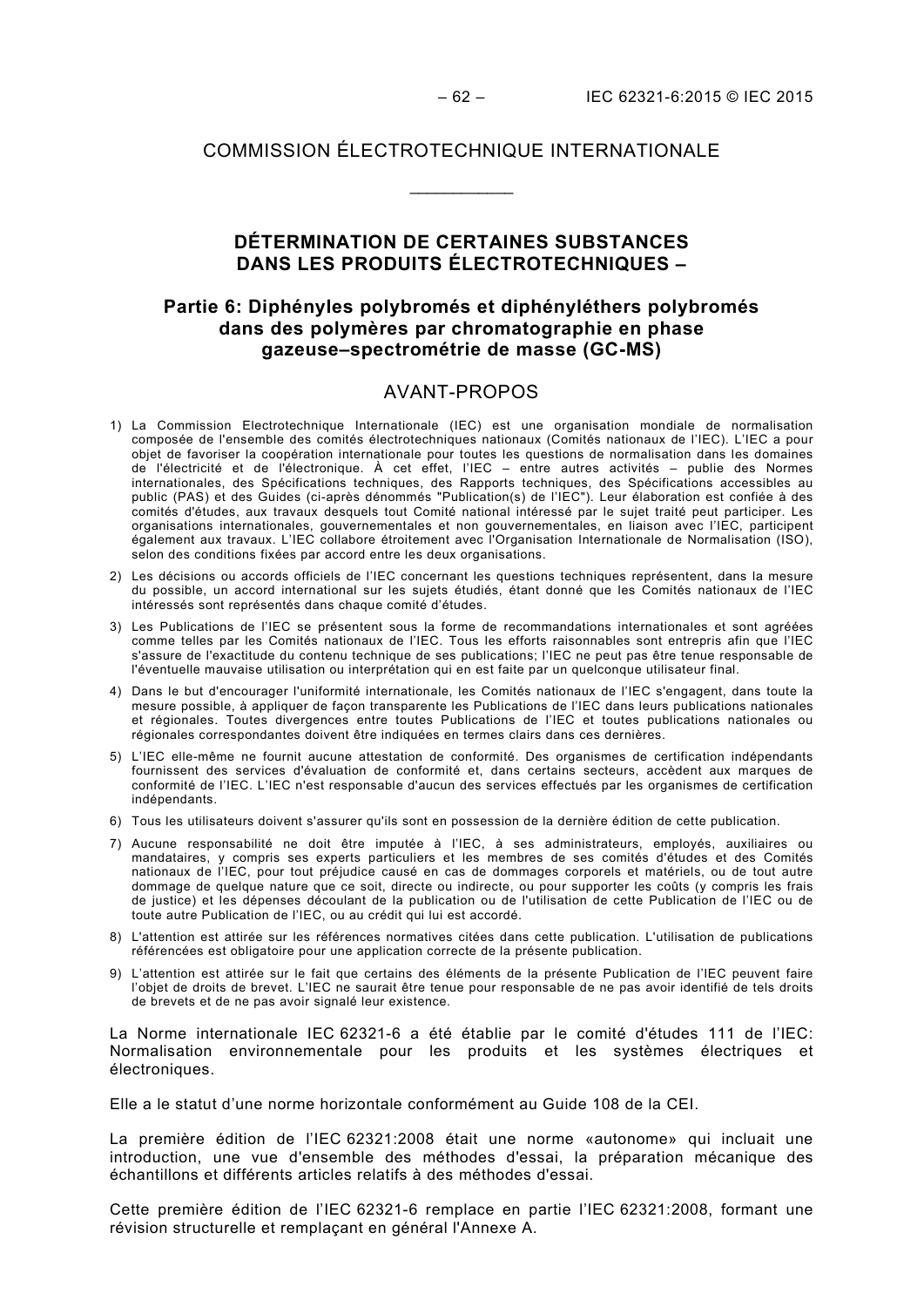Les futures parties de la série IEC 62321 remplaceront, au fur et à mesure, les articles correspondants de l'IEC 62321:2008. Cependant, et jusqu'au moment où toutes les parties seront publiées, l'IEC 62321:2008 reste valable pour les articles pas encore publiés en tant que nouvelle partie.

Le texte de cette norme est issu des documents suivants:

| <b>FDIS</b>  | Rapport de vote |
|--------------|-----------------|
| 111/368/FDIS | 111/379/RVD     |

Le rapport de vote indiqué dans le tableau ci-dessus donne toute information sur le vote ayant abouti à l'approbation de cette norme.

Cette publication a été rédigée selon les Directives ISO/IEC, Partie 2.

Une liste de toutes les parties de la série IEC 62321, publiées sous le titre général: *Détermination de certaines substances dans les produits électrotechniques*, peut être consultée sur le site web de l'IEC.

Le comité a décidé que le contenu de cette publication ne sera pas modifié avant la date de stabilité indiquée sur le site web de l'IEC sous "http://webstore.iec.ch" dans les données relatives à la publication recherchée. À cette date, la publication sera

- reconduite,
- supprimée,
- remplacée par une édition révisée, ou
- amendée.

**IMPORTANT – Le logo "colour inside" qui se trouve sur la page de couverture de cette publication indique qu'elle contient des couleurs qui sont considérées comme utiles à une bonne compréhension de son contenu. Les utilisateurs devraient, par conséquent, imprimer cette publication en utilisant une imprimante couleur.**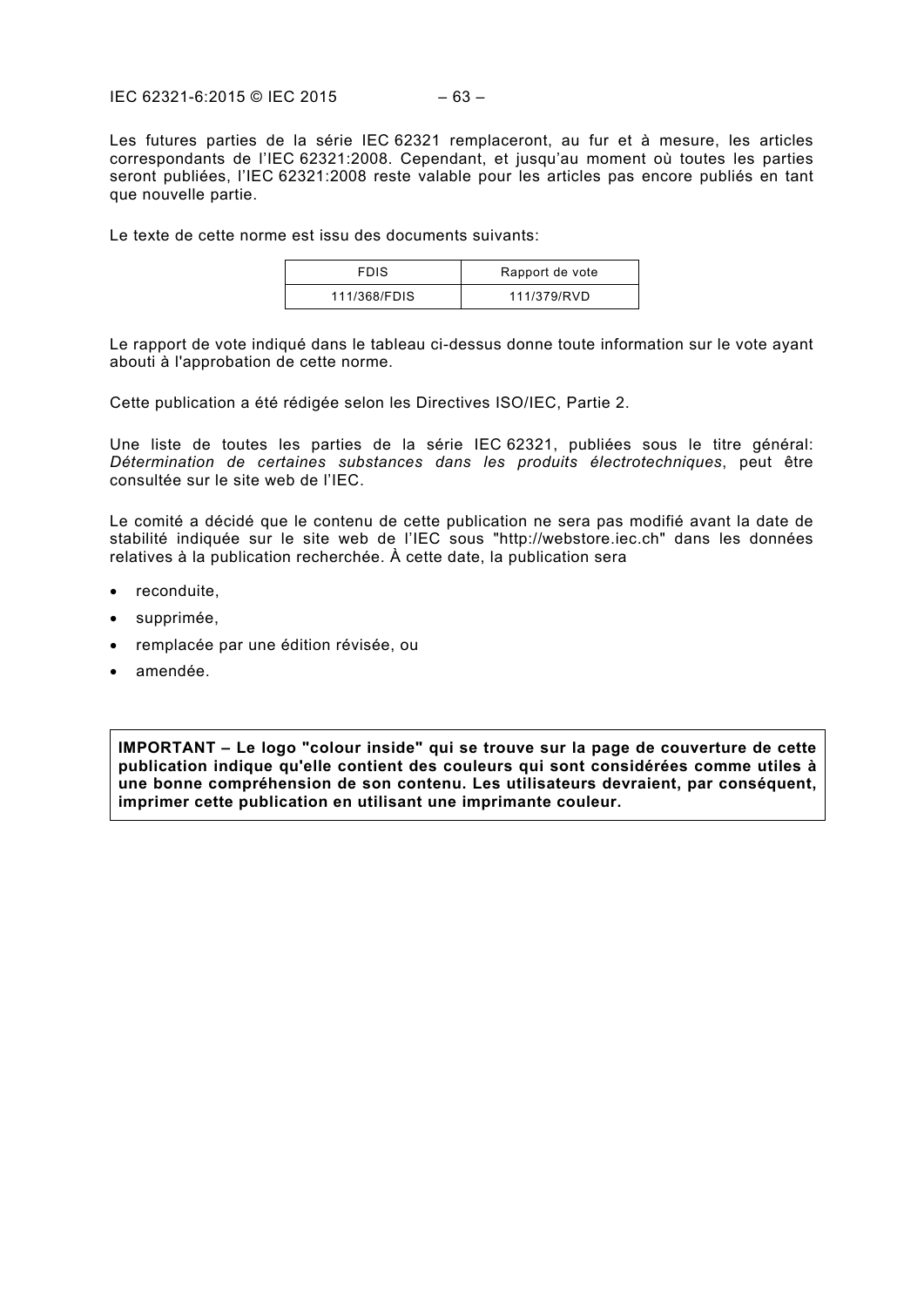#### INTRODUCTION

<span id="page-16-0"></span>L'utilisation largement répandue des produits électrotechniques suscite une attention accrue concernant leur impact sur l'environnement. Dans de nombreux pays, ceci a conduit à une adoption de réglementations relatives aux déchets, aux substances et à la consommation d'énergie des produits électrotechniques.

L'utilisation de certaines substances (comme le plomb (Pb), le cadmium (Cd) et les diphényléthers polybromés (PBDE) dans les produits électrotechniques est une source de préoccupation dans la législation régionale en vigueur et en cours d'élaboration.

L'objet de la série IEC 62321 est par conséquent de fournir, à une échelle mondiale et de manière cohérente, des méthodes d'essai qui permettront à l'industrie électrotechnique de déterminer les niveaux de certaines substances, sources de préoccupation, dans les produits électrotechniques.

**AVERTISSEMENT – Il convient que les personnes utilisant la présente Norme internationale aient une bonne connaissance des pratiques normales de laboratoire. La présente norme ne prétend pas aborder tous les problèmes de sécurité éventuels associés à son utilisation. Il incombe à l'utilisateur de mettre en place les pratiques adéquates de sécurité et de santé, mais aussi d'assurer la conformité avec les conditions réglementaires nationales.**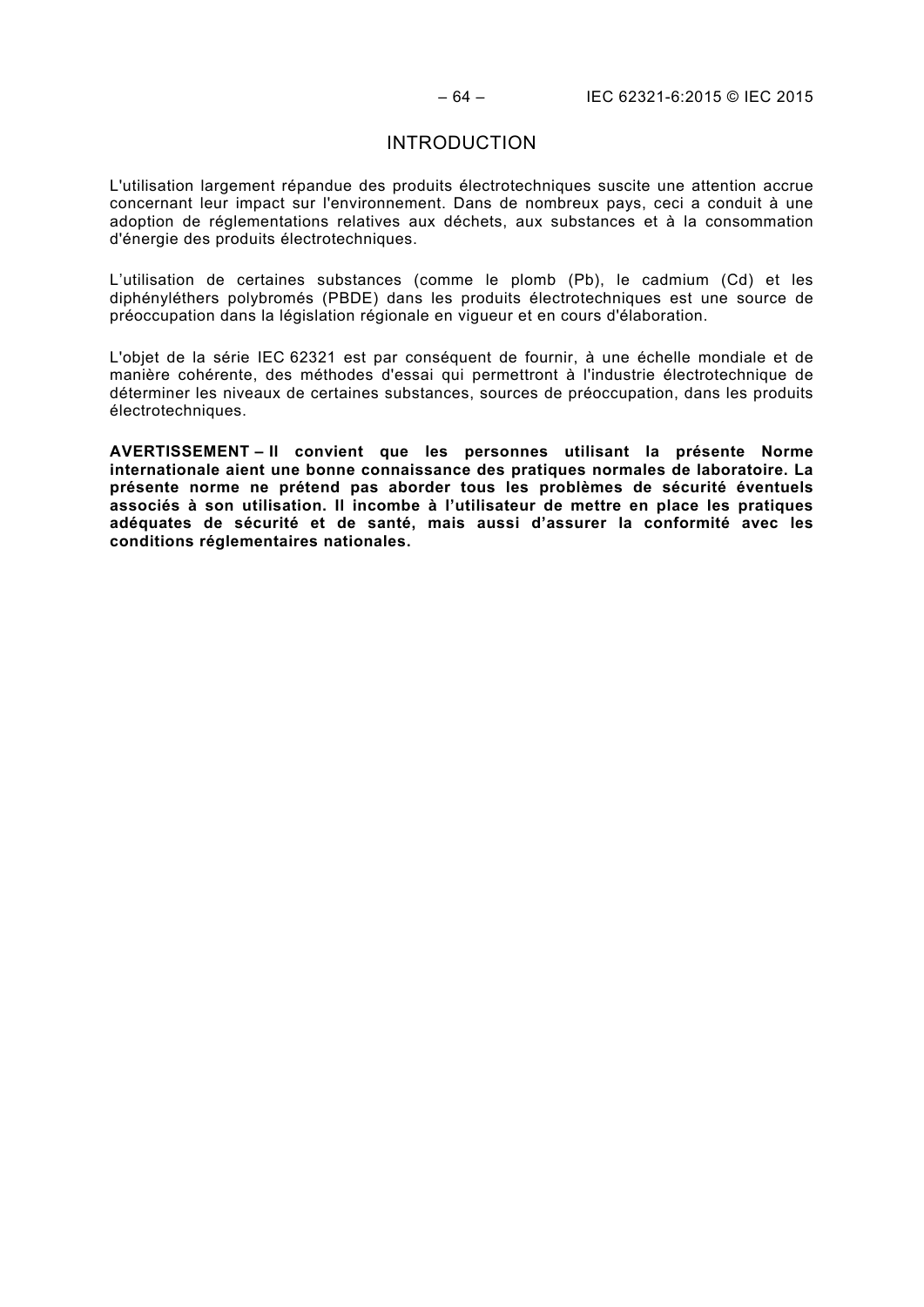# **DÉTERMINATION DE CERTAINES SUBSTANCES DANS LES PRODUITS ÉLECTROTECHNIQUES –**

# **Partie 6: Diphényles polybromés et diphényléthers polybromés dans des polymères par chromatographie en phase gazeuse–spectrométrie de masse (GC-MS)**

## <span id="page-17-0"></span>**1 Domaine d'application**

La présente partie de l'IEC 62321 spécifie une technique normative et deux techniques informatives de détermination de diphényles polybromés (PBB) et de diphényléthers polybromés (PBDE) dans des polymères de produits électrotechniques

La méthode d'essai de chromatographie en phase gazeuse – spectrométrie de masse (GC-MS) est adaptée à la détermination de diphényles monobromés à décabromés (PBB) et diphényléthers monobromés à décabromés (PBDE).

Les Annexes A et C contiennent des méthodes utilisant la spectrométrie de masse à ions attachés (IAMS) couplée à une sonde d'injection directe (DIP) et la chromatographie liquide à haute pression couplée à un détecteur d'ultraviolets à matrice de photodiodes (HPLC-PDA/UV). Ces techniques sont utiles en tant que méthodes rapides de type qualitatif ou semiquantitatif, mais font l'objet de limitations incluant des interférences ou le nombre ou type de composés de PBB et de PBDE dans leur domaine d'application.

La technique de la spectrométrie de masse à ions attachés (IAMS) est limitée à la détermination du diphényle décabromé et des mélanges techniques composés retardateurs de flamme au diphényléther décabromé, diphényléther octabromé et diphényléther pentabromé. La détermination d'autres PBB ou PBDE au moyen de cette méthode n'a pas été évaluée.

La technique de la chromatographie liquide à haute pression est limitée à la détermination de mélanges techniques de retardateurs de flamme techniques au diphényléther décabromé, diphényléther octabromé, diphényle décabromé et diphényle octabromé. La détermination d'autres PBB ou PBDE au moyen de cette méthode n'a pas été évaluée.

Ces méthodes d'essai ont été évaluées pour être utilisées avec du PS-HI (polystyrène choc) et du PC/ABS (mélange de polycarbonate et d'acrylonitrile-butadiène-styrène) contenant entre 20 mg/kg et 2 000 mg/kg de PBDE individuels et une quantité totale de PBDE comprise entre 1 300 mg/kg et 5 000 mg/kg, comme indiqué dans la présente norme notamment dans l'Annexe F. L'utilisation de ces méthodes pour d'autres types de polymères, PBB ou autres composés de PBDE ou pour des plages de concentration autres que celles qui sont spécifiées ci-dessus n'a pas été évaluée spécifiquement.

### <span id="page-17-1"></span>**2 Références normatives**

Les documents suivants sont cités en référence de manière normative, en intégralité ou en partie, dans le présent document et sont indispensables pour son application. Pour les références datées, seule l'édition citée s'applique. Pour les références non datées, la dernière édition du document de référence s'applique (y compris les éventuels amendements).

IEC 62321:2008, *Produits électrotechniques – Détermination des niveaux de six substances réglementées (plomb, mercure, cadmium, chrome hexavalent, diphényles polybromés, diphényléthers polybromés)*